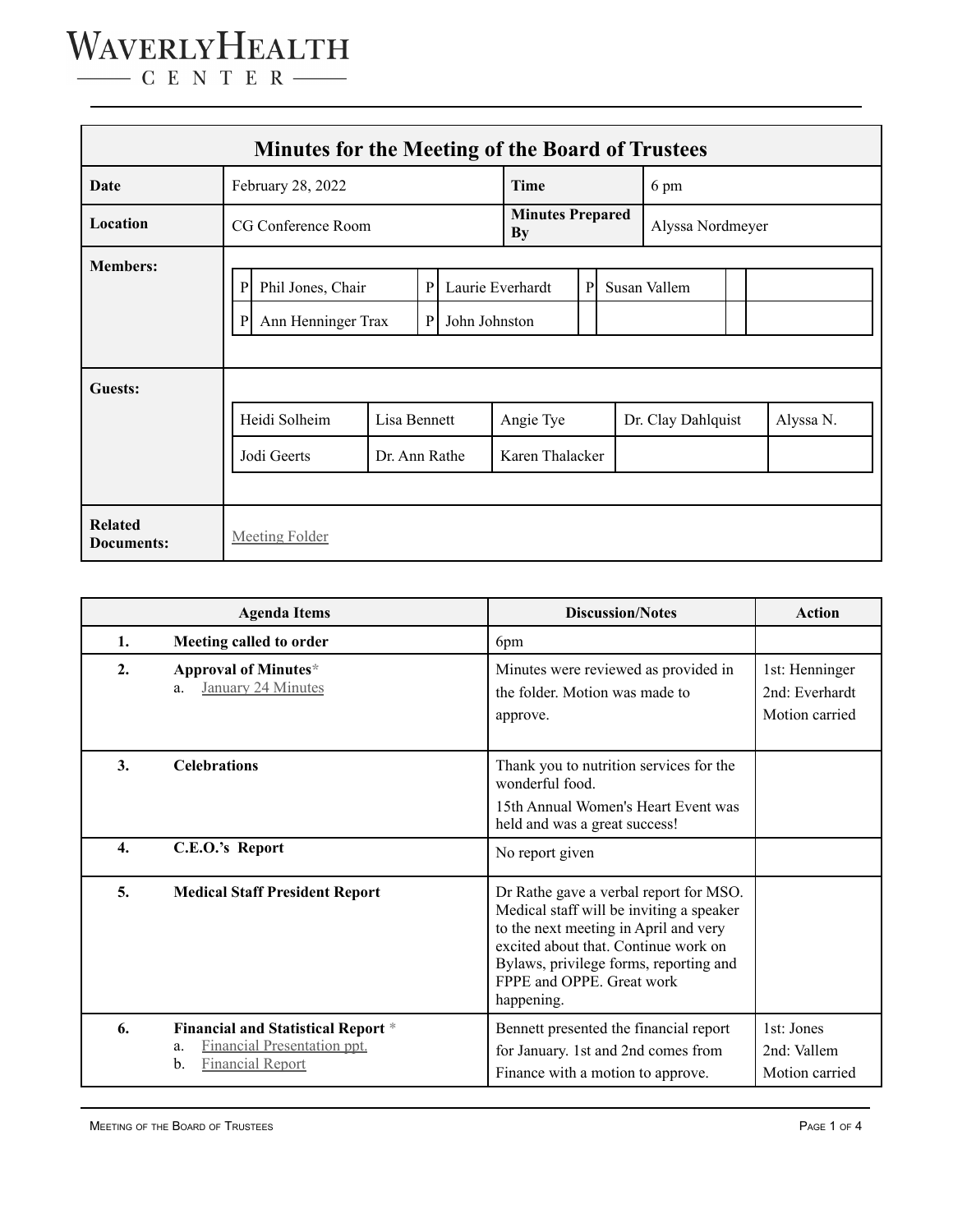## WAVERLYHEALTH

 $\begin{tabular}{c} \quad \quad \textbf{C} \textbf{E} \textbf{N} \textbf{T} \textbf{E} \textbf{R} \end{tabular}$ 

|     | <b>Employed Provider Stats</b><br>$\mathbf{c}$ .                                                                                                                                                                                                                                                                                                                                                   |                                                                                                                                                                                                                                                                                                                                             |                                                                             |
|-----|----------------------------------------------------------------------------------------------------------------------------------------------------------------------------------------------------------------------------------------------------------------------------------------------------------------------------------------------------------------------------------------------------|---------------------------------------------------------------------------------------------------------------------------------------------------------------------------------------------------------------------------------------------------------------------------------------------------------------------------------------------|-----------------------------------------------------------------------------|
| 7.  | <b>Finance Committee</b><br>Minutes<br>a.<br>Capital Requests*<br>b.<br>i. Paragon ClinDoc/Allscript<br>ii.<br>Ambulance Defibrillators<br>iii.<br>Microbiology Analyzer<br><b>Capital Report</b><br>$c_{\cdot}$<br>Cash Investments & Transfer Report<br>d.<br>Financial Assistance Requests*<br>e.                                                                                               | Paragon capital request was discussed.<br>Ambulance Defibrillators capital<br>request was discussed. Microbiology<br>Analyzer capital request was discussed.<br>1st and 2nd come from Finance with a<br>motion to approve.<br>Capital report and Cash Investment<br>report were reviewed as provided in<br>packet. No questions.            | Paragon, Defib<br>& Analyzer<br>1st: Jones<br>2nd: Vallem<br>Motion carried |
|     |                                                                                                                                                                                                                                                                                                                                                                                                    | Financial Assistance requests were<br>discussed. Motion made to approve.<br>Total balance \$14,695. Write off<br>amount \$11,756 (80%) Assistance is for<br>uninsured member of household with<br>hospital balances due to ambulance and<br>ED visit.<br>Total charges \$14,438.71 write off 90%<br>\$12,994.84. Partial insurance coverage | Financial<br>Assistance<br>1st: Vallem<br>2nd: Everhardt<br>Motion carried  |
|     |                                                                                                                                                                                                                                                                                                                                                                                                    | at time of service.                                                                                                                                                                                                                                                                                                                         |                                                                             |
| 8.  | <b>Quality Report</b><br>Organizational Dashboard Review<br>a.                                                                                                                                                                                                                                                                                                                                     | Dashboard was reviewed.                                                                                                                                                                                                                                                                                                                     |                                                                             |
| 9.  | <b>Board Quality</b><br><b>Board Quality Assessment Summary</b><br>a.<br><b>IHA Critical Questions pg 12-22</b><br>b.                                                                                                                                                                                                                                                                              | Board quality discussion was had.<br>Geerts discussed the documents<br>provided in the meeting packet. Plan to<br>convene a Board Quality Committee is<br>in the works.                                                                                                                                                                     |                                                                             |
| 10. | <b>Administrative Reports:</b><br><b>CNO</b> Report<br>a.<br><b>HR</b> Report<br>b.<br><b>CFO</b> Report<br>c.<br>d.<br>COO Report<br><b>Building Project Update and</b><br>$\mathbf{1}$ .<br><b>Expense Tracking</b><br><b>CMO</b> Report<br>e.<br>Organization Committees<br>f.<br>i. EOC Committee - February<br>ii. Policy and Procedure Committee -<br>February AND February email<br>meeting | Administrative Reports were reviewed<br>as provided in the packet. Discussion<br>was had on areas of interest.<br>Organizational Committee reports were<br>reviewed as provided in the meeting<br>packet.                                                                                                                                   |                                                                             |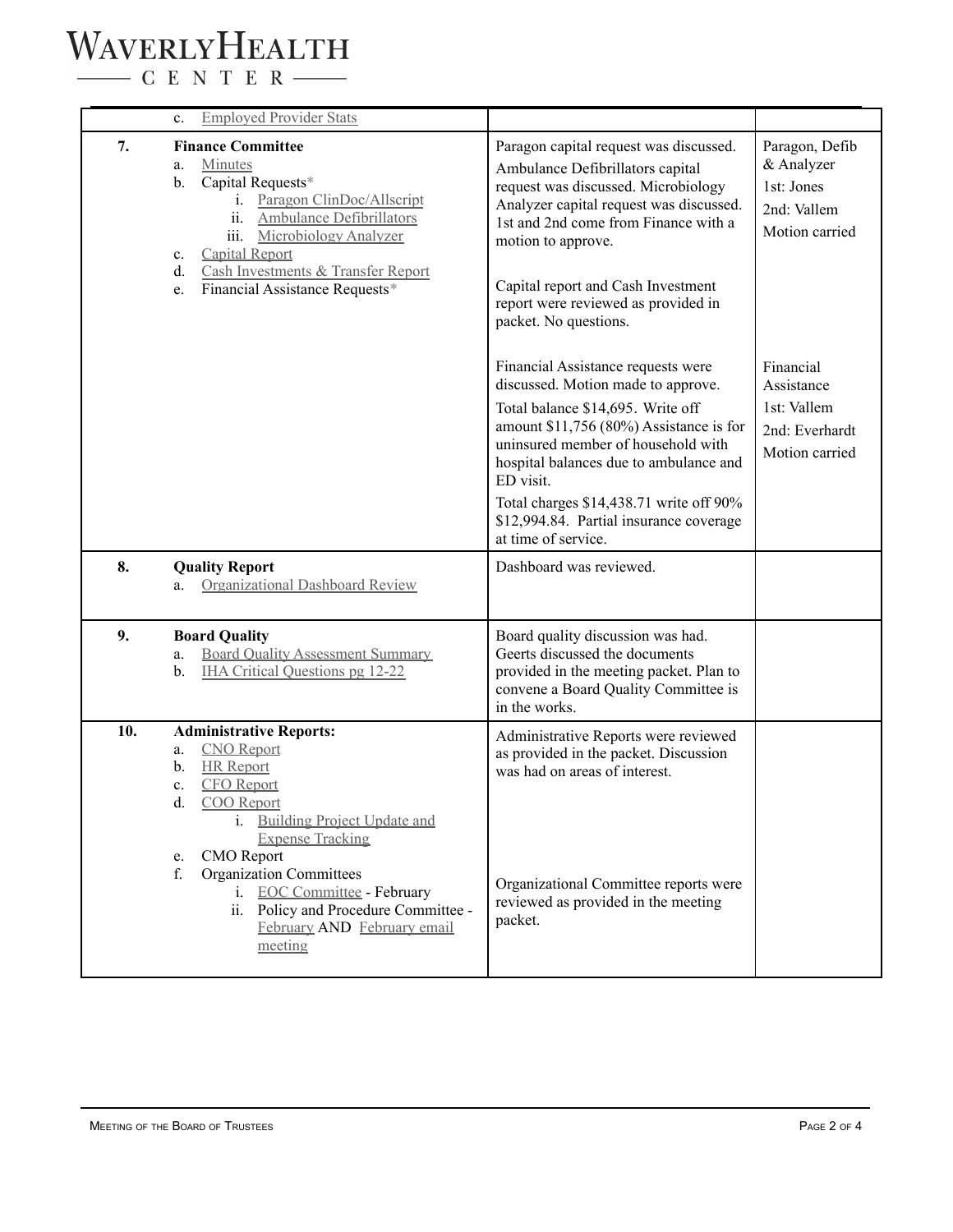## WAVERLYHEALTH

 $\begin{tabular}{c} \quad \quad \textbf{C} \quad E \quad N \quad T \quad E \quad R \end{tabular}$ 

| 11. |             | <b>Medical Staff Reports*</b><br>Medical Executive Committee (MEC) -         | Medical Staff Reports were reviewed as                                                | 1st: Johnston                 |
|-----|-------------|------------------------------------------------------------------------------|---------------------------------------------------------------------------------------|-------------------------------|
|     | a.          | February                                                                     | included in the meeting packet. Motion<br>was made to approve all actions in          | 2nd: Everhardt                |
|     | b.          | Medical Staff - General Committee -                                          | committees.                                                                           | Motion carried                |
|     |             | February                                                                     |                                                                                       |                               |
|     | $c_{\cdot}$ | <b>OB Committee Meeting - February</b>                                       |                                                                                       |                               |
|     | d.          | Outpatient Medical Committee - February                                      |                                                                                       |                               |
|     | e.<br>f.    | Pediatrics Committee Meeting - January<br>Pharmacy & Therapeutics Committee- |                                                                                       |                               |
|     |             | February                                                                     |                                                                                       |                               |
|     | g.          | Hospital Quality Committee - February                                        |                                                                                       |                               |
| 12. |             | <b>Old Business</b>                                                          |                                                                                       |                               |
| 13. |             | <b>New Business</b>                                                          | Solheim presented the Meridian                                                        | 1st: Henninger                |
|     | a.          | Meridian Purchase Agreement (3yr                                             | purchase agreement as provided in the<br>meeting packet. Motion was made to           | 2nd: Johnston                 |
|     |             | agreement) $*$                                                               | approve.                                                                              | Motion carried<br>1st: Vallem |
|     | b.          | eroHealth Consulting Agreement *                                             | Solheim presented the eroHealth<br>agreement as provided in the meeting               | 2nd: Everhardt                |
|     | $c_{\cdot}$ | Approval of Board of Trustees Bylaws and<br>Board Policy*                    | packet. Motion was made to approve.                                                   | Motion carried                |
|     | d.          | Initial Appointments - None                                                  | Motion was made to approve Board<br>Bylaws and Policy.                                | <b>Bylaws</b>                 |
|     | e.          | Reappointments - None                                                        |                                                                                       | 1st: Johnston                 |
|     | f.          | Updated Provider Privileges*                                                 | Updated Provider Privilege was                                                        | 2nd: Henninger                |
|     |             |                                                                              | discussed. Motion to approve.                                                         | Motion carried                |
|     |             | Meyer-McCright, Anne CRNA -<br>i.<br>Courtesy, Anesthesia, Iowa              |                                                                                       | Policy                        |
|     |             | Anesthesia LC                                                                |                                                                                       | 1st: Johnston                 |
|     | g.          | Resignations                                                                 |                                                                                       | 2nd: Vallem                   |
|     |             | i. Jackson, Beth CRNA - Courtesy,<br>Anesthesia, Iowa Anesthesia LC          |                                                                                       | Motion carried                |
|     | h.          | Privilege Form Updates*<br>i. Family Medicine                                | Privilege Form Updates were discussed,<br>reviewed and motion was made to<br>approve. | Provider<br>Privilege         |
|     |             | Internal Medicine<br>ii.                                                     |                                                                                       | 1st: Henninger                |
|     |             | iii.<br>Psychiatry<br>iv. Nurse Practitioner - Psychiatric                   |                                                                                       | 2nd: Johnston                 |
|     |             | and Mental Health                                                            |                                                                                       | Motion carried                |
|     |             |                                                                              |                                                                                       | Privilege Forms               |
|     |             |                                                                              |                                                                                       | 1st: Everhardt                |
|     |             |                                                                              |                                                                                       | 2nd: Vallem                   |
|     |             |                                                                              |                                                                                       | Motion carried                |
|     |             |                                                                              |                                                                                       |                               |
| 14. |             | Policy and procedure, formularies, protocols                                 | A motion was made to approve policy,                                                  | 1st: Johnston                 |
|     |             | and order sets*                                                              | formularies and order sets as provided                                                | 2nd: Everhardt                |
|     | a.          | New Policies:                                                                | in the meeting packet. All new policies                                               | Motion carried                |
|     |             | i. Administration of Phenylephrine<br>Infusion                               | were reviewed and approved.                                                           |                               |
|     |             | Administration of Vasopressin<br>$\overline{\mathbf{u}}$ .                   |                                                                                       |                               |
|     |             | Infusion                                                                     |                                                                                       |                               |